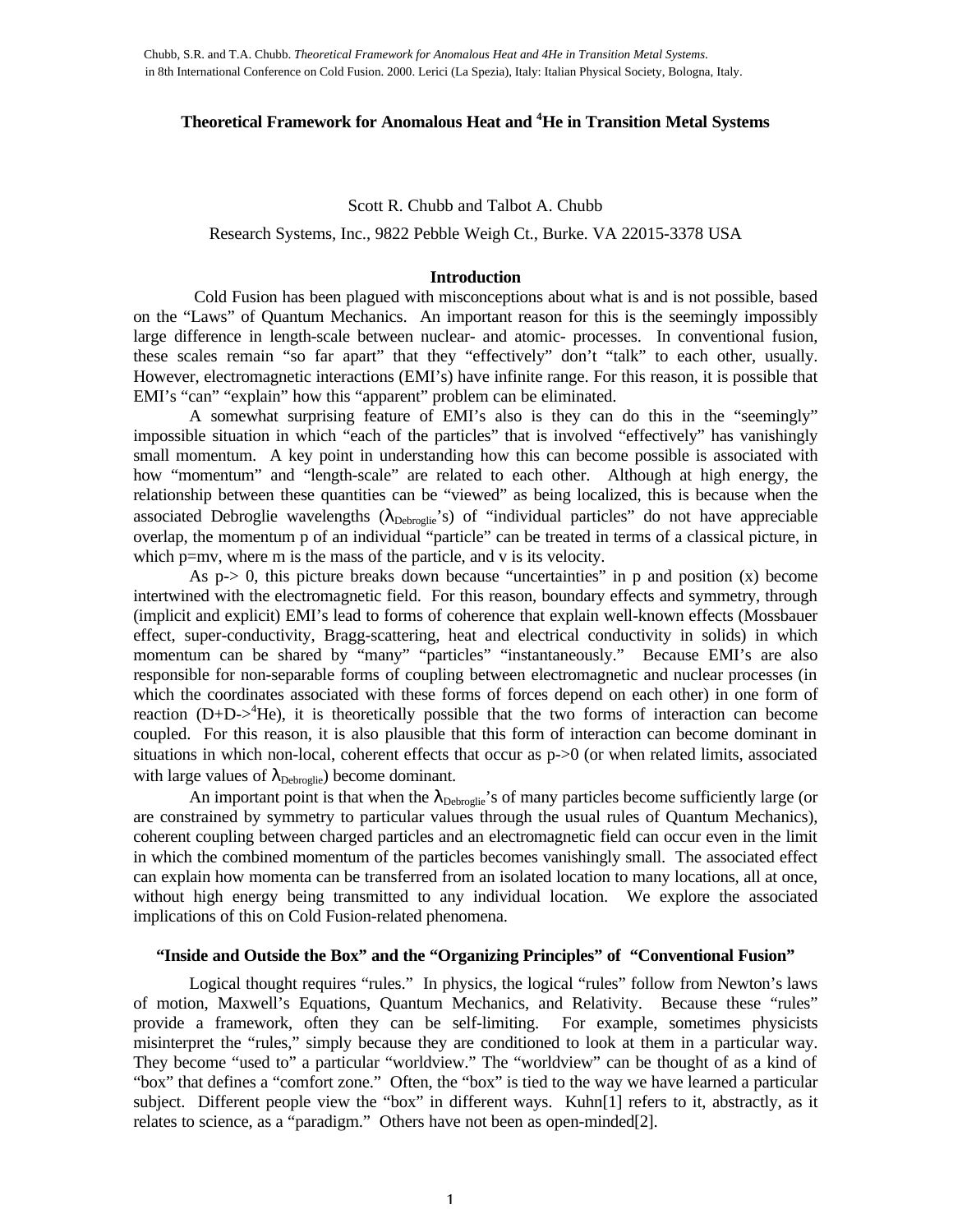Fig. 1 shows a pictorial representation of "conventional" fusion reactions super-posed on an idealized representation of the "box", associated with what is commonly viewed as "conventional" (labeled "inside the box") and "unconventional" (labeled "outside the box") science. In this schematic, all reactions originate from a configuration in which two deuterons (shown as protonneutron pairs) overlap with each other in a manner that forms a configuration (shown in the center of the plot) that resembles an excited state of a  ${}^{4}$ He nucleus. The two, dominant reactions (D+D- $>3$ He+n, and D+D- $>3$ H+p) that occur in free space are essentially "blind" to the presence of the electromagnetic interaction (EMI). For this reason, it is possible to treat these reactions within a framework in which the dependence of the reaction on electromagnetic interactions is independent of its dependence on the nuclear (strong force) interaction. This means that in these reactions, the associated wave functions describing the initial and final states do not couple the nuclear and electromagnetic interactions. As a result, the general reaction rate expression (which is described below) effectively "precludes" the "strong force" from "talking" to the "electromagnetic force," by construction. The figure schematically illustrates this point through the labels ("ignore E. M."),

# Inside the Box What we "know" is true (Conventional Nuclear Fusion) =Neutron,  $\bullet$ =Proton, Lengthscales:  $10^{-13}$  cm, Momenta:  $10^{9}$  eV/c Ignore E.M. E.M. Critical

# Outside the Box

What we suspect might be true (Unconventional Physics)

Fig. 1: Pictorial representation of conventional fusion reactions. Darkened and lightened circles, respectively represent neutrons and protons.

next to the arrows that are shown in the right portion of the figure. Also shown is the remaining fusion reaction (D+D-><sup>4</sup>He). This reaction occurs rarely in conventional fusion. For this reason, in the figure it is shown as occurring at the "boundary" of the "box". A second reason we have drawn it at the boundary is that it violates a "paradigm" that many nuclear physicists believe to be valid: in conventional fusion, the strong and electromagnetic interactions remain uncoupled. For this reason, it is widely believed that the final  $(D+D-)$ <sup>4</sup>He) reaction should rarely occur and the two remaining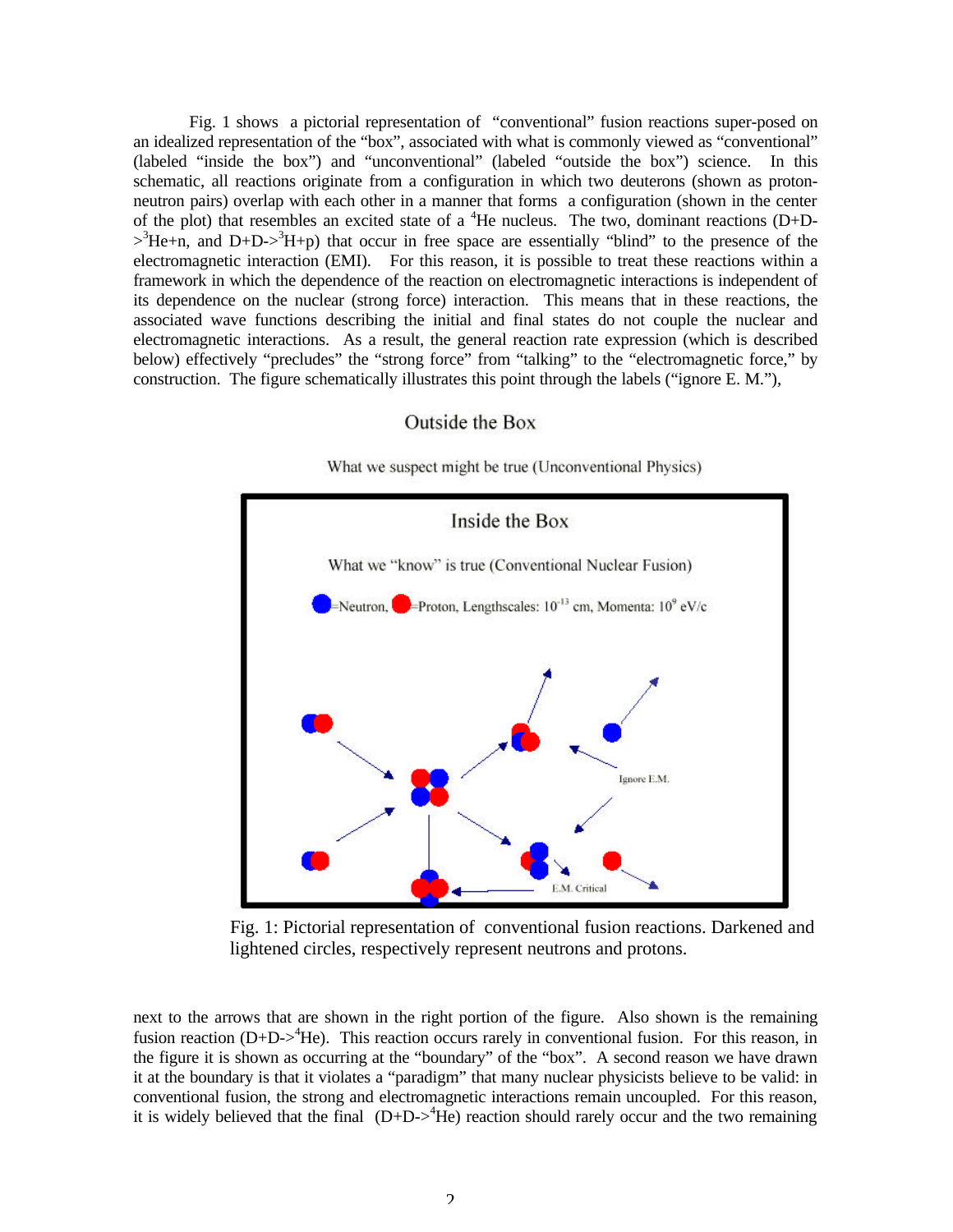reactions should occur with roughly the same probability. However, the  $D+D-$ <sup>4</sup>He does occur, and the reason that it is not frequently observed is well-understood: it violates energy-momentum conservation unless a high energy momentum gamma ray is emitted, and the associated EMI involves a complicated (quadrupolar) coupling between nucleon spins (that occurs as a second order electromagnetic process). Two important points are: 1. although this final reaction occurs infrequently relative to the others, when it occurs, the "nuclear" and "electromagnetic" interactions do "talk to each other", and 2. it occurs rarely because the associated processes involve overlap between two "particles" at a single location.

# **Motivational Physics for Getting Outside the Box**

Part of the confusion with the "box" associated with conventional nuclear physics involves the definition of momentum p: for a single charged particle, p does not equal mass (m) times velocity (v); the "rules" of the "box" are: for a particle possessing charge q,  $mv=p-q/cA$ , where A (the vector potential) is associated with the electromagnetic interaction, and c is the speed of light. Although this rule is based on classical physics, how and where it applies "seems" to have been a source of confusion. The "rule" follows from the "box" defined by classical physics. (Miss-assumptions about this rule not only "appear to have led to confusion about Cold Fusion" but to more serious problems.)

An example of the importance of this distinction occurs in the p->0 limit, when "many" particles "share" a common density  $r<sub>o</sub>$ . When this occurs, mv, which is proportional to the current J (provided  $r<sub>o</sub>$  is uniformly constant[3]), becomes proportional to A. But A, which is defined by the static wave equation ( *c*  $-\nabla^2 A \equiv \frac{4\mathbf{p}J}{a}$ ), then obeys a Helmholtz equation[3] ( $-\nabla^2 A \equiv \frac{-4\mathbf{p}q^2I}{mc^2}$  $_{2A} = -4pq^2$ *mc*  $-\nabla^2 A \equiv \frac{-4pq^2r_oA}{r_o}$ that results in A asymptotically vanishing beyond a critical coherence length, where J approaches a constant value. This occurs even in the absence of an applied electromagnetic field (EMF). The resulting picture explains the phenomenon of super-conductivity. It also explains how as p->0, super-conductivity not only is present, but because the current vanishes at some boundary, surrounding the region where superconductivity occurs, the effects of boundaries may result in the expulsion of magnetic flux when  $p=0$  (the Meissner effect) or flux quantization [3], when p does not vanish but takes on values that are consistent with the associated rules (defined by "the box") associated with the requirements of quantum mechanics[3].

The basis of both phenomena is that p does not equal "mv"; in situations where the DeBroglie wavelengths of "particles" become sufficiently large, "particles" become "wavelike." In this kind of situation, the average value of the gradient of the phase of the associated collection of waves (which is described by the many-body wave function) defines the momentum. The important point is that the "phase of the many-body wave function," as opposed to a quantity related either directly to the current or to "mass x velocity" defines how the momentum behaves. When p->0, this quantity can be affected in ways that are non-local in character. This may occur because non-local changes in A can significantly alter the value of the phase. Because a priori it is not possible to predict if a solid is at rest or in motion, for example, its center-of-mass wave function can be altered by an arbitrary complex number. This introduces the possibility of an arbitrary gauge transformation in the definition of the A that applies inside and outside a solid. Because in the  $p > 0$ limit, it becomes possible to determine if the solid is in motion or at rest, the associated arbitrariness in "gauge" is removed. Not only does this mean that the associated "gauge symmetry" becomes broken, but physical effects (for example, the expulsion of magnetic flux, or spontaneous lattice recoil [as in the Mossbauer effect]) can occur. The resulting coherence can be viewed in different ways, within the framework (the "box") associated with a particular discipline.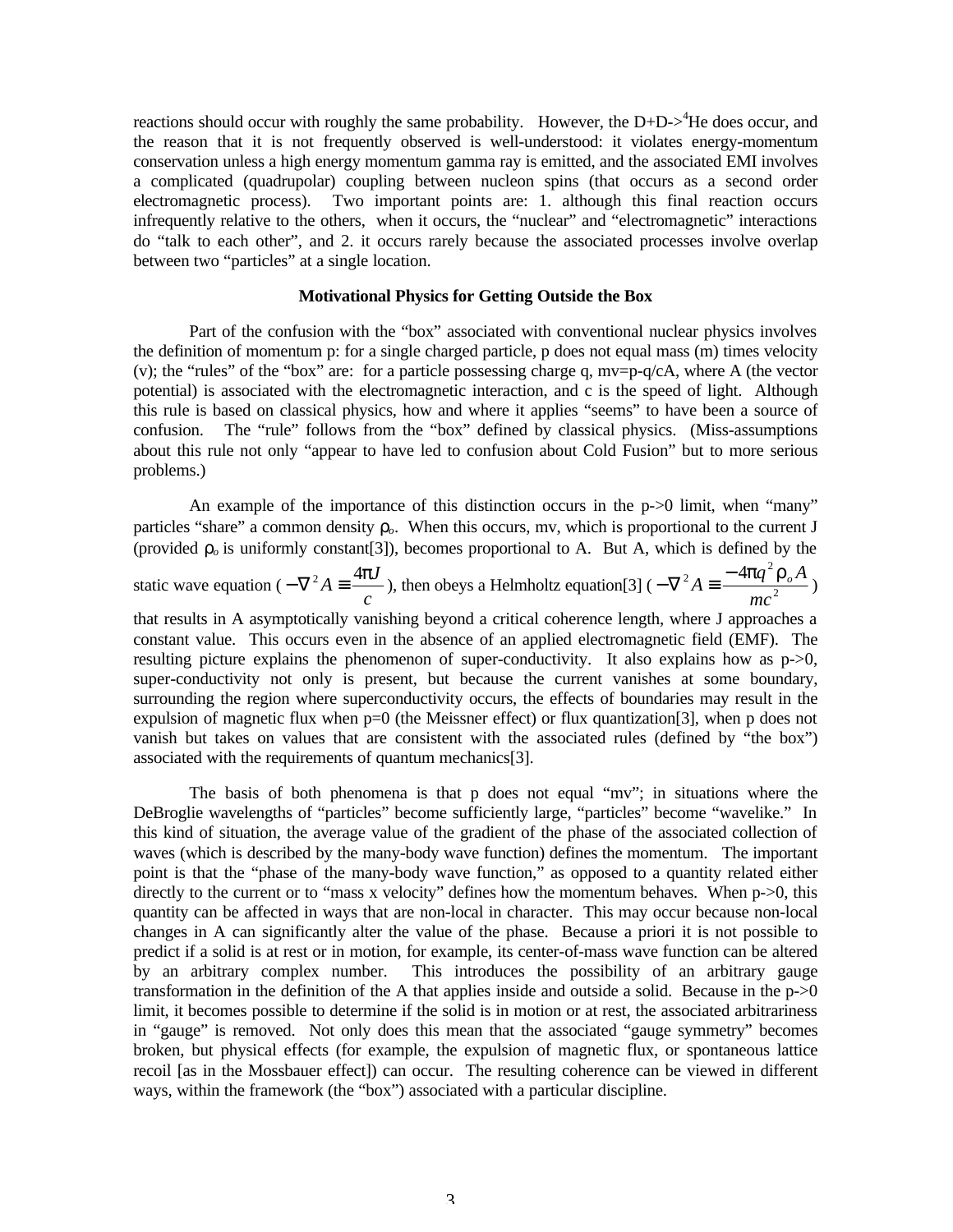In similar ways, effects of periodic order and other symmetries can become important in situations in which the wave-like character associated with large DeBroglie wavelengths becomes important. The important point is that because momentum is associated with wave-like behavior, it can change suddenly, in unexpected ways, on arbitrarily short time-scales. These changes can result in "instantaneous" changes in which large amounts of momentum coherently are shifted to many particles, and vice-versa. How or if this occurs is dictated by the dynamics of the many-body system.

# **More Precise Physics: Multiple Scattering**

 The exact problem is formidable. It involves solving the reaction rate problem for the (many-body) potential V that interacts with all charged particles. To understand how reaction rates in nuclear (as well as other) processes can be affected either through coherence that results as  $p > 0$ or (in a less restrictive sense) when symmetries constrain how p may vary during particular forms of interaction, it is not necessary to address all aspects of this problem. In particular, the associated coherence occurs as a result either of degeneracy or through the interactions between nearly degenerate states. The starting point of the analysis is general: we consider the problem of evaluating reaction rates, for a many-body system in which a perturbing potential V is present that asymptotically is assumed to have vanished in the distant past. Associated with the evaluation of reaction rate is the time evolution of the overlap  $\langle E^*|E^*\rangle$  between an outwardly propagating manybody scattering state  $|E^+| >$  (defined by the assymptotic limit of the exact many-body state  $|\Psi_{E}(t = time) >: |E^{+}| > \equiv \lim_{\varepsilon \to 0} |\Psi_{E}(t) >$ →∞  $\lim_{t\to\infty} |\Psi_E(t)|$ ) with any of the possible initial, inwardly propagating states  $| E^* \rangle = \frac{1}{2} \lim_{k \to \infty} |\Psi_{E^*}(t = time) \rangle$ →−∞  $\lim_{t \to \infty} |\Psi_{E}(t = time) > \$ . It follows from the asymptotic  $(t \to \infty)$ *t*

limit of the well-known Lippmann-Schwinger equation that:

$$
\langle E^{(+)}(t) | E^{+}(t) \rangle = \langle E^{(+)}(0) | E^{(+)}(0) \rangle + \frac{e^{\frac{-i(E - E^{(+)}(t\theta))t}{\hbar}}}{E - E^{(+)}(t\theta)} \langle E^{(+)}(0) | V | \Psi_{E}(0) \rangle \tag{1}
$$

Here, implicitly,  $t \rightarrow \infty$ , with the infinitesimal variable  $\varepsilon$  approaching zero, constrained by  $1/e > t$ .

In single-particle scattering theory, Eq. 1 is an integral representation of the Schroedinger equation. In many-body physics, it is equivalent to the Dyson equation, provided a "suitable" definition of V is employed. In fact, in practical applications involving many-body physics, V is never "known" exactly and is usually approximated using information provided by an approximate representation. Specifically, an important reason for using an approximate form for V is that usually neither V or  $|\Psi_{E}(t)\rangle$  is known explicitly. However, to address the more general problem of understanding how non-local interactions can evolve in many-body systems, it is not necessary to solve for either of these quantities. Instead, an alternative procedure, involving information associated with the underlying boundary conditions (and singular behavior of the wave function) may be employed. In this alternative formulation, "V" is replaced formally, using the kinetic energy operator  $\hat{T}$  associated with the underlying many-body Schroedinger equations for  $|\Psi_{E}(t)\rangle$  and  $|E^{-}(t)$  >. This formal construction, which is a generalization of a standard, multiple-scattering technique[4,5], that has been applied in atomic, molecular, and solid state physics problems, in essence, relates the formal problem associated with scattering from a particular potential (as in Eq. 1) to a non-local momentum-balance problem. In this alternative problem, the matrix element  $\leq E^{-}(t) | V | \Psi(t)$  is transformed into a quantity involving  $|\Psi_{E}(t) > | E^{-}(t) >$  and the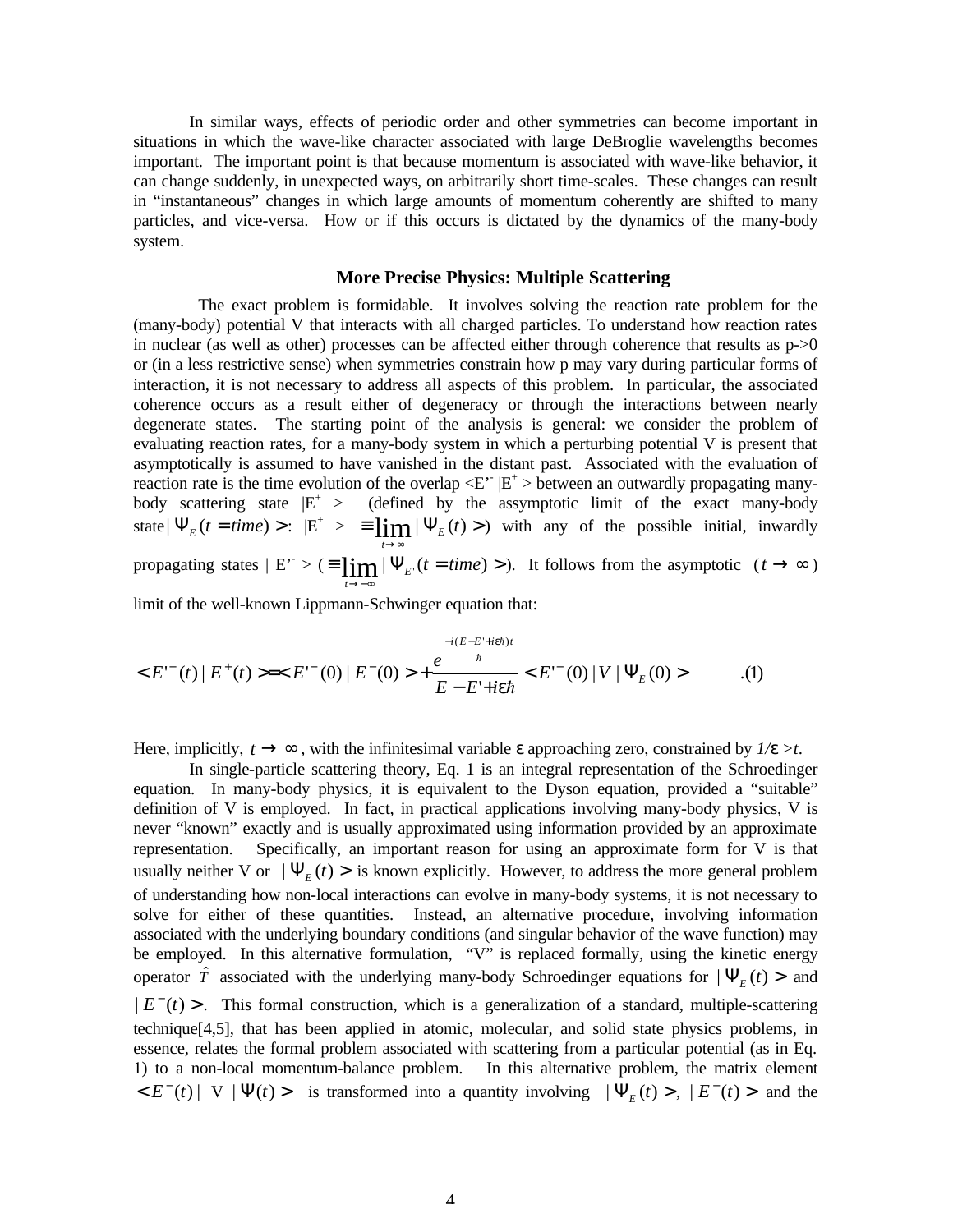derivatives of these quantities, evaluated at "boundaries" of the region, where V either becomes singular or vanishes.

Specifically, when  $|\Psi_{E}(t)\rangle$  satisfies the many-body Schroedinger equation associated with the many-body potential U, and energy E, it follows that

$$
(H - \hat{T}) \,|\, \Psi_E(t) > = (E - \hat{T}) \,|\, \Psi_E(t) > \Psi = U \,|\, \Psi_E >,\tag{2}
$$

where, in the coordinate representation,  $\hat{T} = -\hbar^2 \sum_{\alpha}$ ∇ = − *i i i m T* 2 ˆ 2  $\hbar^2 \sum_{i}^{i}$  (*m<sub>i</sub>* is the mass of the i<sup>th</sup> particle

 $(i=1,...,n)$ ) is the many-body kinetic energy operator, and we have used the condition that  $|\Psi_E(t)\rangle$ is an eigenstate of *H*. Since a similar relationship holds when  $\langle E^-(t) |$  obeys a comparable Schroedinger equation associated with potential U', it follows that in a formal sense since  $\langle E^-(t) |$  $V | \Psi_E(t) \ge \ll E^{-t}$  (*t*)  $| U - U' | \Psi_E(t) >$ , that

$$
\langle E^{(-)}(t) | V | \Psi_{E}(t) \rangle = (E - E^{+}) \langle E^{(-)}(t) | \Psi_{E}(t) \rangle +
$$
  
+ 
$$
\int d^{3}r_{1} \int d^{3}r_{2} ... \int d^{3}r_{n} \{\hat{T} \Psi_{E^{+}}^{-*}(r_{1}, r_{2} ..., r_{n}, t) \} \Psi_{E}(r_{1}, r_{2} ..., r_{n}, t) - \Psi_{E^{+}}^{-*}(r_{1}, r_{2} ..., r_{n}, t) \{\hat{T} \Psi_{E}(r_{1}, r_{2} ..., r_{n}, t) \}
$$
  
, (3)

where 
$$
\Psi_E(r_1, r_2, ..., r_n, t) \equiv \langle r_1, r_2, ..., r_n | \Psi_E(t) \rangle
$$
, and

 $\Psi_{E}^{-}(r_1, r_2, \ldots, r_n, t) \equiv < r_1, r_2, \ldots, r_n \mid E^{-}(t) >$  are coordinate representations of  $|\Psi_{E}(t) >$  and  $|E^{-}(t)>$ .

Superficially, it might appear that the second term in Eq. 3 vanishes. In fact, this is not the case because of the implicit boundary conditions associated with Eqs. 1 and 2. In particular, because both the unperturbed and perturbed Hamiltonians are both Hermitean, E and E' are finite and real. But this means that at points where U and/or U' become singular, comparable singularities occur in the terms that involve  $\hat{T}$  on the left-sides of Eqs. 2 and 3. As a consequence, surface terms (from discontinuities in one or more components of the gradients of one or both of the many-body wave functions) occur in the second term from regions that bound the locations where singularities in U and/or U' are present. Also, because  $|\Psi_E(t)\rangle$  and  $|E|^{-}(t)\rangle$  are not required to vanish (and may have appreciable overlap) in regions where U=U', it also follows that the second term on the rightside of Eq. 3 reduces to a sum of surface terms (through Greens theorem) at the boundaries of this region.

To understand the possible rates of reaction in Cold Fusion, we examine the situations associated with Eq. 1 in which the many-body states associated with  $|E'|\geq$  and  $|E|\geq$  are different. Because these states are different, the overlap matrix element  $\langle E'(0)|E(0)\rangle$  vanishes. This means that

$$
|\langle E^{(-)}(t) | E^{+}(t) \rangle|^{2} = \frac{e^{2\epsilon t}}{(E - E^{+} + i\epsilon\hbar)(E - E^{+} - i\epsilon\hbar)} |\langle E^{(-)}(0) | V | \Psi_{E}(0) \rangle|^{2}, \quad (4)
$$

from which it follows that

$$
\frac{\partial |\langle E^{(-)}(t) | E^{+}(t) \rangle|^2}{\partial t} = \lim_{\epsilon \to 0} \frac{2\mathbf{e}}{(E - E^{+} + i\mathbf{e}\hbar)(E - E^{+} - i\mathbf{e}\hbar)} |\langle E^{(-)}(0) | V | \Psi_{E}(0) \rangle|^2
$$

$$
= \frac{2\mathbf{p}}{\hbar} \mathbf{d}(E - E^{+}) |\langle E^{(-)}(0) | V | \Psi_{E}(0) \rangle|^2
$$